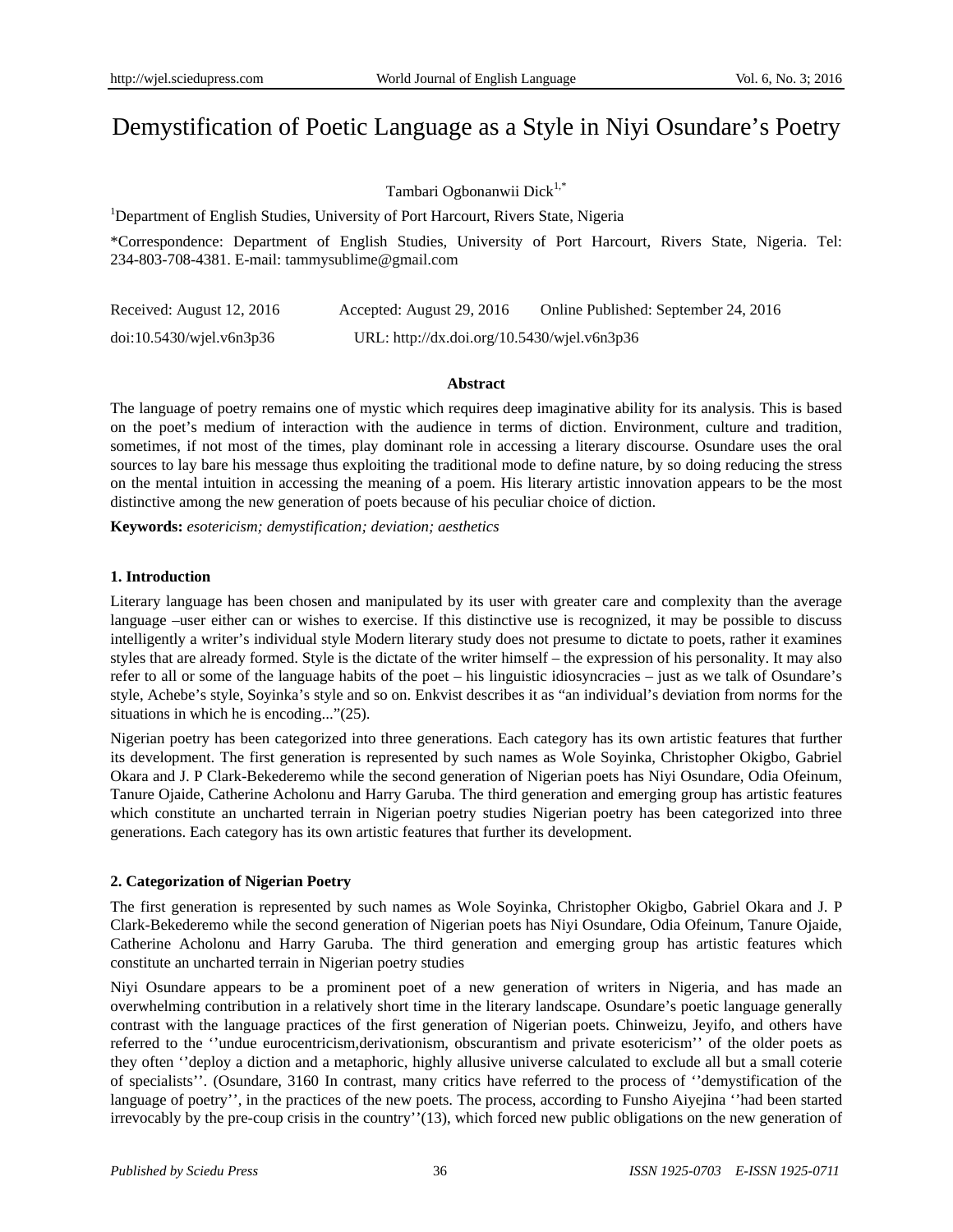poets.

## **3. Style as a Literary Element**

Style involves the manipulation and variation of all the aspects of language available to the speaker, at a particular time, to express himself optimally as possible. For this reason, the definition of ''style'' by Hill is quite apt in this regard. ''Style'' according to him, ''is the sum total of choices, which the language offers to the individual speaker at each point within the sentence'' (Fowler,14). Style is rooted in author's personality and his choice of words is regarded to some extent subject to choice. Hence, given a certain personality and thus a certain, as its expression, the characteristic properties of style can be described in terms of statistical law. For example, the richness of vocabulary is characterized as a constant relation between uniformity and diversity of expressions which is the nature of choice ( Herden, 1964).

Hence, a person's writing style contains many features that reveal an individual's uniqueness including vocabulary usage, use of function words, and the length and structure of sentence. But literary texts especially poetry could be said to reside more in the manipulation of variables in the structure of a language, or in the selection of optional features. Every linguistic element in poetry is a contributor to the overall meaning of a poet. Osundare's interest in innovative style is conveyed in his ardent interest in the use of language. The avalanche of critical response to his style, and the diverse conflicting stances, as well as the influencing factors of its brilliance, relevance and success in part necessitated this discourse.

Attempt is thus made to sample some of the literary and oral devices the poet employs in his poetry. Osundare has in his own special way imbibed a stylistic feature which is a characteristic of sound and drums employed in most of his poems hence reducing their complexity. In being engaged in literary stylistics criticism, one may choose to view stylistics as the study of various styles foregrounded in various language uses. African literature is message-oriented. Osundare is a poet who is quite sensitive to language, who is prepared to exploit even the seemingly insignificant of forms to achieve stylistic significance. Stylistics, is '' the phonology, in the analysis of the texts. (Berry, 5) This is why it is quite expedient that the linguistic dimension to Osundare's creativity be closely examined for proper interpretation of messages and evaluation of his artistic style. This study does a holistic stylistic criticism of selected poems in order to project the artistic aesthetics in Niyi Osundare's poetry.

Osundare's poetry is a radical departure from poetry of the 70s in both language and style imbedded with social ideology. The African writer's position is a complex one. His culture is of a very complex nature. It is no longer simply African but has been "penetrated by influences from the west." To be an African writer, according to Osundare, is to "'carry the burden of history." This is especially so, given the appalling level of the disruption of daily life in contemporary African society. Osundare locates the complexity of language in modern African literature within the context of the lingering colonial problems.

Biodun Jeyifo reveals the dialectical vision as the nucleus of Osundare's poetry. He locates Osundare's position within the new poetic in his tradition''Introduction to Songs of the Marketplace''. He describes him as "the most distinctive voice among our new poets'' because in his poetry one encounters "both poetry of revolution and a revolution in poetry" Jeyifo further argues that Osundare's poetry "demonstrates the unique values of mature revolutionary poetry, for the social implication of his work is never obscured by mystifying artistic technique". He hails Osundare for "his distinctive voice", which he says, announces by the sheer quality of its originality, the weaning of African poetry ''from the womb of colonial society''. His works, he adds, demonstrates the severance of African poetry's ''umbilical ties to the metropolitan European tradition''. (315) He acknowledges an inherent energy and enthusiasm in the poetic voice, which he likens to the later day of Christopher Okigbo.

Osundare's social perception transcends the Romantic conception of nature because his vision from the evidence of *The Eye of the Earth*, one can also raise the issue of the destruction of the agrarian culture by an implanted capitalist structure. Jeyifo notes Osundare's style of systematic demystification of the language of poetic delivery, which he says makes the poet evolve "a defining aesthetics" and writes "a revolutionary poetry and poetry of revolution".

In his "Niyi Osundare" which is part of his earlier review "Message in Voices and Songs" Biodun Jeyifo (314-320) assigns to Osundare a pre-eminent position among the new Nigerian poets. Like in most of the new poetry, there is, according to him, a demystification of the poetic language as well as the resolution of issues in favour of the masses.

Most of Osundare's works of poetry is metaphorical because of their oral nature. Osundare uses different and elaborate sentence patterns in most of his poems. And because he wants to pass a lot of information to his readers on his subject, he engages more on narration. He uses declarative sentences more often. In *Waiting Laughters*, one can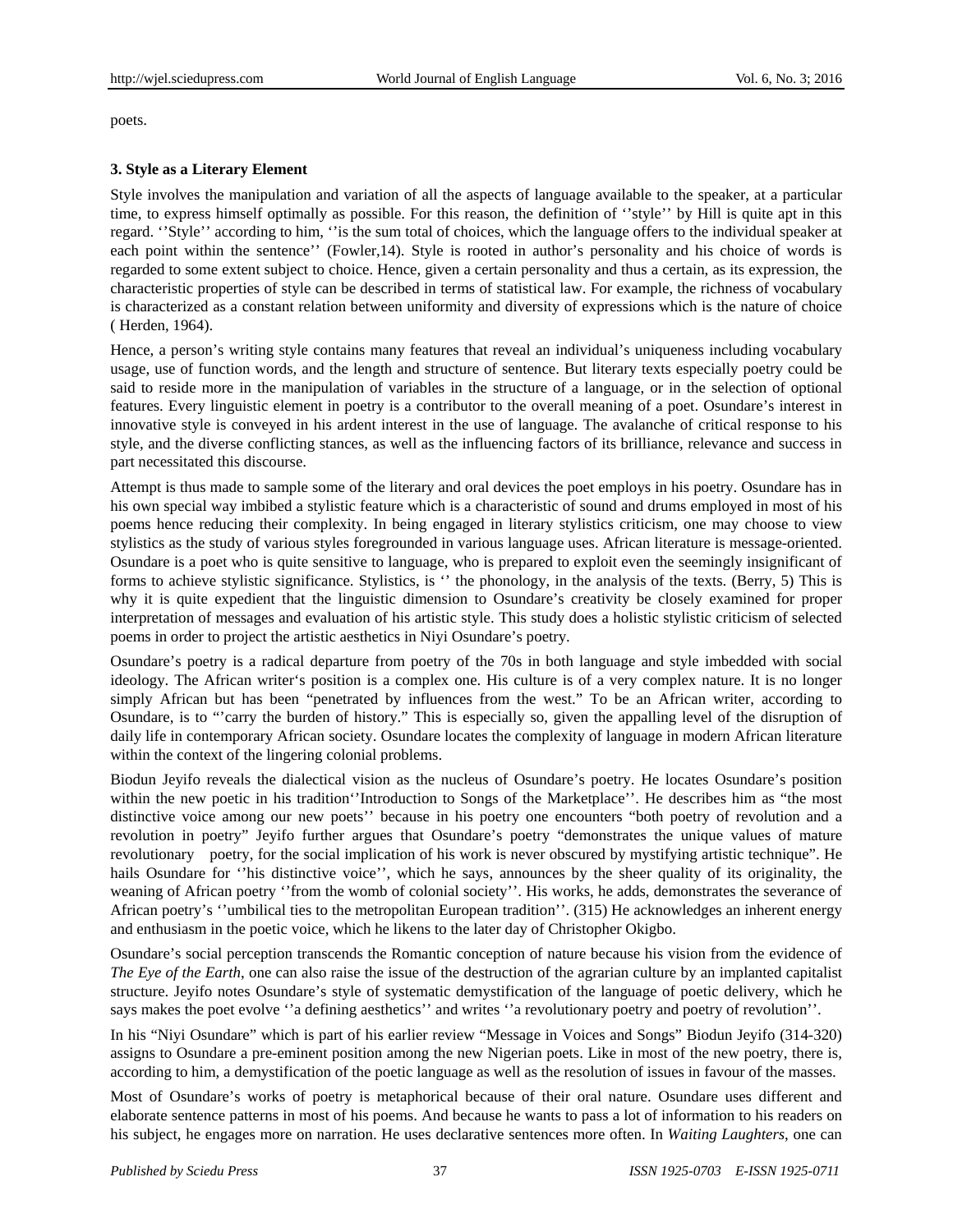see in the last stanza;

Seconds drag their feet Like lazy eons, the clock jerks up both hands like a felon spread-eagled against a luminous wall. (9) A luminuous initimation leaps off the trestle through the barricade of the board, before joining sky in the fringes of the canvas. (78)

In *Songs of the Season*, similar story-telling patterns are used in most of the poems. In "Crying hyena," the most traditional pattern of narration is used in an elaborate manner:

Once upon a time

When ears were far from the head;

Once upon this amazing time

A kind there was who owned a thousand thrones

And slaves numbering all the sands … (102)

In *The Eye of the Earth,* one of Osundare's foremost publications it is observed that his choice of words is based on the information he intends to pass on to his readers. In "Forest Echos", the use of consonant in successive position gives a pictorial idea of the landscape of African rainforest, and the animals inhabiting it.

A bevy of birds, a barrack of beasts.

A school of truant antelopes

Obey my head masterly steps. (7)

With the use of the consonant /b/, one can also observe the association of non-human entities with the collective nouns that are meant exclusively for human; 'bevy' and 'barrack'. Also in "farmer-born", more of consonant in their alliterative patterns are used.

This pattern runs through most of his poems. In *Songs of the Season*, the poem "when dead and gone" reflects elements of internal deviation. The 5-stanza poem is more of an epitaph which indicates what could be described as the "death-will" of the persona. The first four stanzas clearly state what should be when the persona passes on:

> When I am dead and gone When these fingers have carried Their last morsel to the altar Of the mouth Let no wailers drench the pall

In blinding tears

When I am dead and gone

When these knees no longer bend

And the gallant carrier is carried

Like one yoke of lumpen clay

Let no moneyed mourners drown me

In tabloid tears. (145)

This parallel pattern runs through the four stanzas but there is a complete deviation from the expressed idea in the fifth stanza. The image of death is not mentioned and the preceding parallel pattern is not also used:

Into the blue of the sky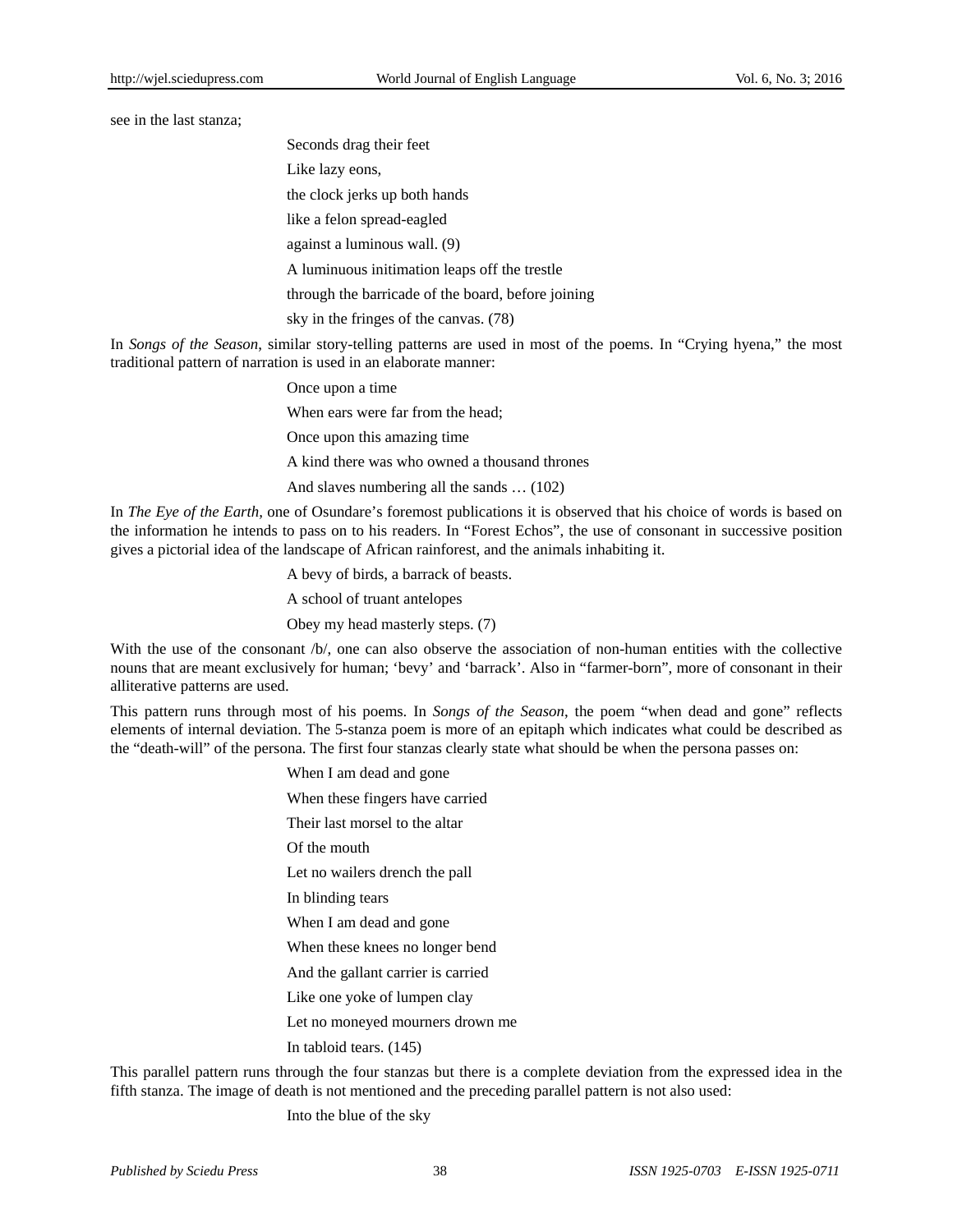The green of the meadow The transfiguring luminescence Of a moonlit lake The unfading brown of earth Let me become the lip of a lasting drum. (146)

There is a celestial transfiguration from the various images of death such as, ''pall, ''lumpen clay'', ''mourners'' and ''bury'', to the beauty of the "transfiguring luminescence/ of a moonlit lake". The focus of the text suddenly changed from death to life which gives the impression that though the persona be dead, he will continue to be heard as "lasting drum". There is a contrast in the first four stanzas of the poem; the fifth stanza is a frustration of expectations as established in the poem itself.

There is a unique organization in the text which is the creation of the poet based on the use of language in order to arrest attention and create awareness. It is this unique organizational aspect of literary texts that Wellek and Warren also refer to in their *Theory of Literature* when they write:

> Poetic language organizes, tightens, the resources of everyday language, and sometimes does even violence to them, in an effort to force us into awareness and attention… every work of art imposes an order, an organization, a unity on its materials. (14)

Osundare's organization of his literary works of art can be viewed in the words of Wellek and Warren as an organization of the "resources of everyday language that creates awareness and attention".

#### **4. Conclusion**

Meaning permeates all the levels of language description, I have shown how Osundare exploits some aspects of the phonic and the graphic substance of language to achieve some thematic and stylistic effects in his volumes of poetry. The main concern, as stated in the foregoing, is to show that studying Osundare's poetry from a stylistic point of view would enable one to understand and appreciate the aesthetics of his poetry from the various stylistic perspectives to fully grasp his ideological stance. Shaped poetry or graphic method of writing poetry has its aesthetics and meaning. Osundare skillfully uses it to achieve and enhance the meaning of his concept of life in a contemporary society. As the initiator of the "Alter-Native Poetic Tradition", his use of graphic style has added some uniqueness to his style of poetry by way of deviating from the normal poetic tradition and composition. It is also observed that the beauty and the uniqueness of Osundare's works lie in his use of language that is familiar in everyday communication.

#### **References**

Abdu, Saleh. (2003). *Poet of the People's Republic: Reading The Poetry of Niyi Osundare.* Kano; Benchmark Publishers Ltd, 2003.Print

Abdu, Saleh. (1997). *Medium and Message in the Poetry of Niyi Osundare*. Ph.D Dissertation, Department of English and European Languages, Bayero University, Kano..

Abram, M.H. (2005). *A Glossary of Literary Terms* (8th Ed.). Boston: Thomson Wadsworth.

Adagboyin, A.S. (1996). *Niyi Osundare: Two Essays and an Interview.* Ibadan: Sam Bookman.

Adagboyin, A.S. (1999). The Stylistic Significance of Personal Form in Niyi Osundare's Poetry*. Ekpoma Journal of*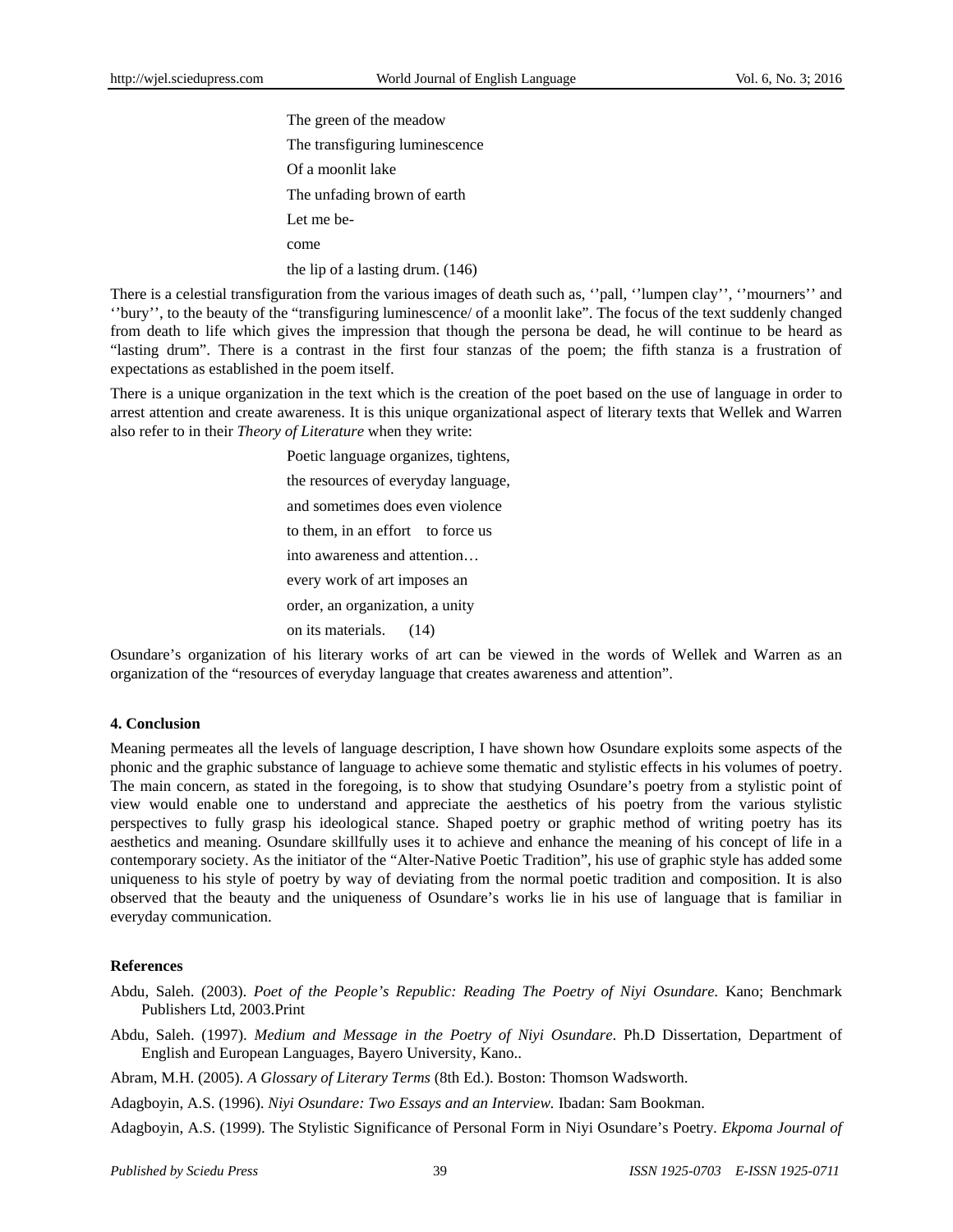*Languages and Literary Studies*, *9.*

- Adejare, Oluwole. (1992). *Language And Style in Soyinka: A Systemic Textlinguistic Study of a Literary Idiolect*. Ibadan: HEB.
- Aiyejina, Funso. (1988). Recent Nigerian Poetry in English: An Alter-Native Tradition. In Ogunbiyi, *Perspectives on Nigerian Literature,* 112–28.
- Ajayi, R. O. (1987). *Two of a kind: Art and Politics in the Poetry of Niyi Osundare,* M.A Department of English, University of Ibadan.
- Alu, N. N. (2008). Style and the New Poetic Revolution in Niyi Osundare's Poetry. *An International Multi-Disciplinary Journal, 2*(3), 62-84. http://dx.doi.org/10.4314/afrrev.v2i3.41060
- Amuta, C. (1990). *Marxism and Poetry.* New York: International Publishers.
- Ayo, Ogunsiji. (2007). Aspect of the Phono-Graphological Design in Soyinka's Faction*. Nebula Journal, Sept*, 266-279.
- Baldick, C. (2004). *Concise Dictionary of Literary Terms.* New York: OUP.
- Balogun, Fidelis. O. (2013). The People's Poet: Emerging perspectives on Niyi Osundare. *Research in African Literatures, 35*(4), 186-188.
- Bamikunle, A. (1993). Niyi Osundare's Poetry and the Yoruba Oral Artistic Tradition. *African Literature Today, 18*, 36.
- Bamikunle, A. (1993). New Trends in Nigerian Poetry Niyi Osundare and Chinweizu. *The Literary Criterion, 23*.
- Barry, Peter. (1995). *Beginning Theory*: *An introduction to literary and cultural theory*. Manchester: Manchester University Press.
- Berry, Margerret. (1975). *An Introduction to Systemic Linguistics.* London: Richard Clay.
- Biokolo. (1990). Explorations in Nigerian Poetry. *The Guardian.*
- Blackmur, R.P. (1954). *Language as Gesture Essays in Poetry.* London: George Allen & Unwin Ltd.
- Botunde, C. (1997). Niyi Osundare and the Materialist Vision: A Study of *The Eye of the Earth' Ufahamu. Journal of the African Activist Assoc., xxv*(2), 81.
- Botunde, C. (1999). Political Forces and Socio-Aesthetic Phenomena in Niyi Osundare's Waiting Laughters. *Journal of Commonwealth Essays and Studies Interspaces, 21*(2), 19-27.
- Boulton, Majorie. (1979). *The Anatomy of Poetry.* London: Routledge & Kegan Paul.
- Bradford, Richard. (1997). *Stylistics.* London & New York: Taylor & Francis.
- Chinweizu, Jemie & Madubuike. (1980). *Towards the Decolonization of African Literature.* Enugu: Fourth Dimension Publishers.
- Closs, E., & Louise, M. (1980). *Linguistics for Students of Literature.* New York: Harcourt Brace Inc.
- Chapman, Richard. (1973). *Linguistics and Lit*erature*: An introduction to literary stylistics*. London: Edward Arnold.
- Crystal, David & Davy, Derek. (1969). *Investigating English Style.* London: Longman.
- Cumming, E.E. (1964). *Poems.* London: Faber and Faber.
- Dada, P.O. (2004). *English and Literary Stylistics.* Makurdi: Abogom.
- Dako Kari, Angsolinge Gervase & Denkabe Aloysius. (2005). *An Intrduction to Language and the Language of Literature.* Legon: Sub-Saharan Publishers.
- Egya, Sule. E. (2011). Art and outrage: a critical survey of recent Nigerian poetry in English. *Research in African Literatures, 42*(1), 49-67. http://dx.doi.org/10.2979/reseafrilite.2011.42.1.49
- Egudu, R.N. (1985). *The Study of Poetry.* Ibadan: University Press.
- Elliot, T.S. (1996). *Poetry and Poets.* London: Faber and Faber.
- Enkvist, E. N. (1964). On defining style: An essay in applied linguistics*.* In Spencer, J (Eds.), *Linguistics and style.* London: Oxford University Press.
- Epstein, E.L. (1978). *Language and Style.* London: Methuen.